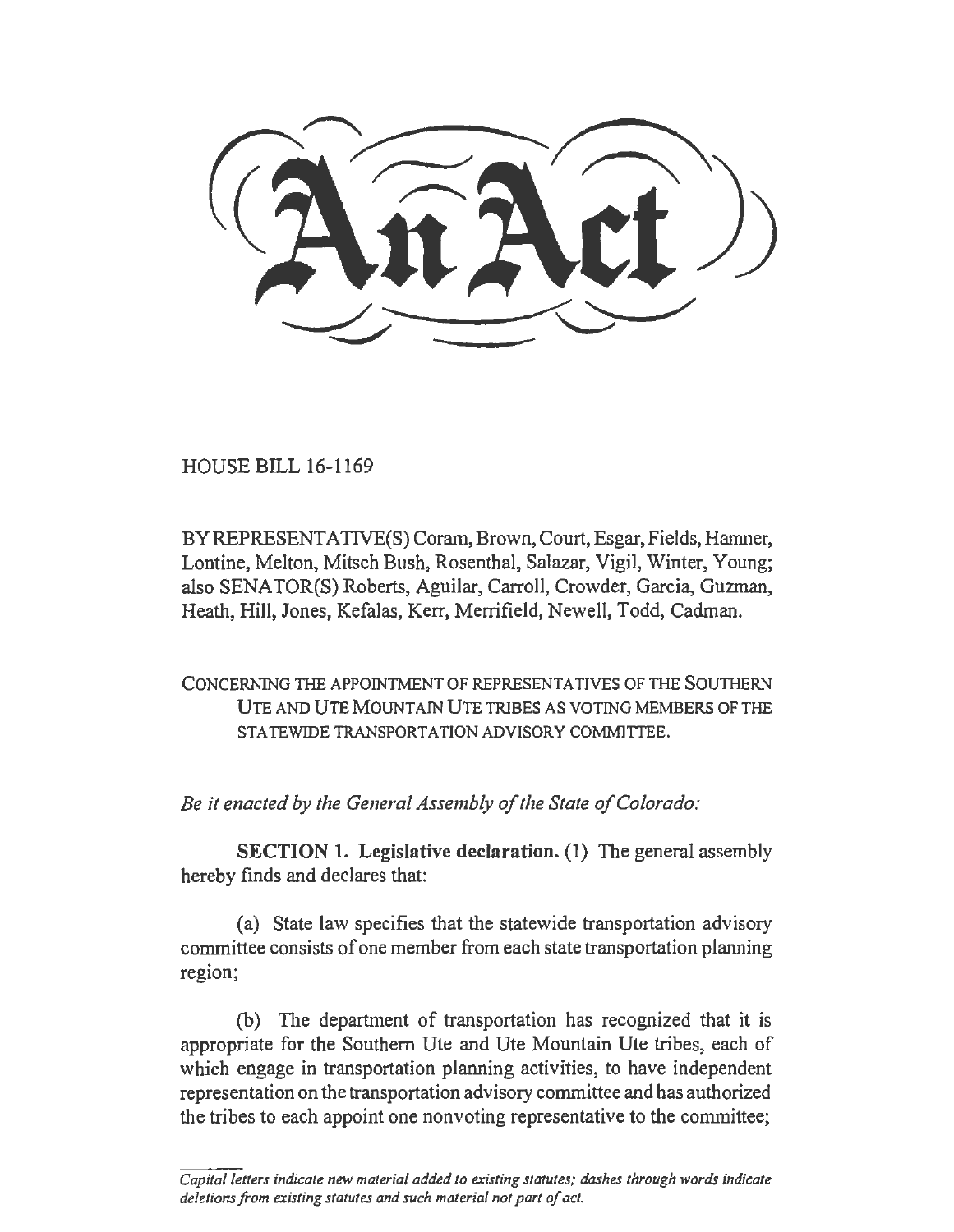( c) It is necessary and appropriate to amend state law in order to allow representatives of the Southern Ute and Ute Mountain Ute tribes to serve as full-fledged voting members of the transportation advisory committee; and

(d) It is the intent of the general assembly that the appointment of voting representatives of the Southern Ute and Ute Mountain Ute tribes to the transportation advisory committee immediately terminate the representation of the nonvoting tribal representatives on the committee.

SECTION 2. In Colorado Revised Statutes, 43-1-1104, amend (1) (a) as follows:

43-1-1104. Transportation advisory committee. (1) (a) A transportation advisory committee is hereby created. The committee is to be composed of one representative from each transportation planning region, ONE REPRESENTATIVE OF TIIE SOUTHERN UTE TRIBE CHOSEN BY THE SOUTHERN UTE lNDIANTRIBAL COUNCIL, AND ONE REPRESENTATIVE OF THE UTE MOUNTAIN UTE TRIBE CHOSEN BY THE UTE MOUNTAIN UTE TRIBAL COUNCIL. If a regional planning commission has been formed in a transportation planning region, the chairman of such commission or the chairman's designee shall be the representative for the region on the committee. If any transportation planning region has not formed a regional planning commission, then the representative shall be chosen by the boards of county commissioners of the counties contained in such region in consultation with officials of the municipalities contained in such region.

SECTION 3. Act subject to petition - effective date. This act takes effect at 12:01 a.m. on the day following the expiration of the ninety-day period after final adjournment of the general assembly (August 10, 2016, if adjournment sine die is on May 11, 2016); except that, if a referendum petition is filed pursuant to section 1 (3) of article V of the state constitution against this act or an item, section, or part of this act within such period, then the act, item, section, or part will not take effect unless